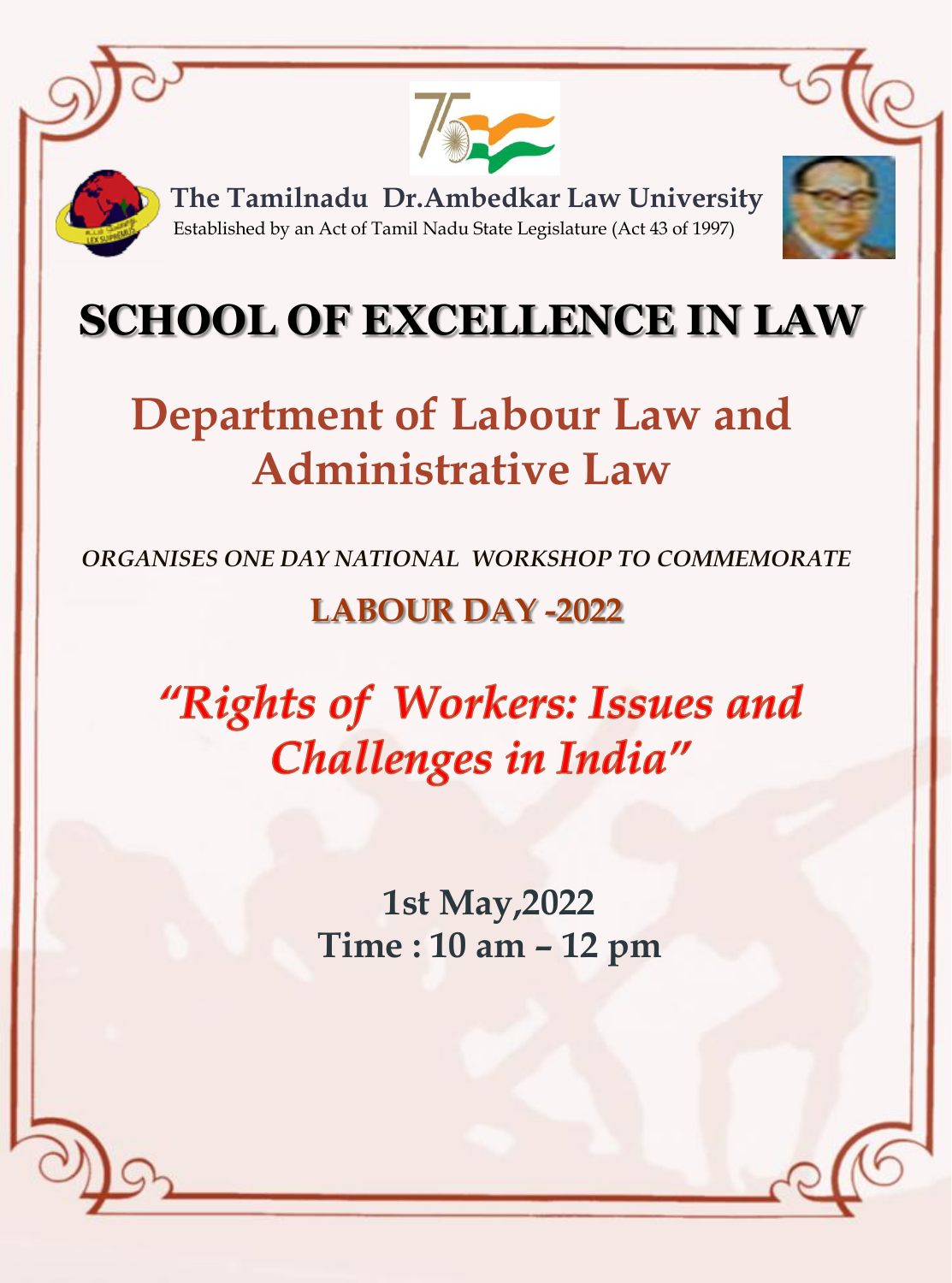## PATRON



### *Prof.(Dr) N. S. SANTHOSH KUMAR* **Hon'ble Vice Chancellor**  Tamil Nadu Dr.Ambedkar Law University

### **KEYNOTE SPEAKER**



#### *Prof.(Dr). SURESH V. NADAGOUDAR*

**Principal & Chairman** University Law College, Department of Studies in Law, Bangalore University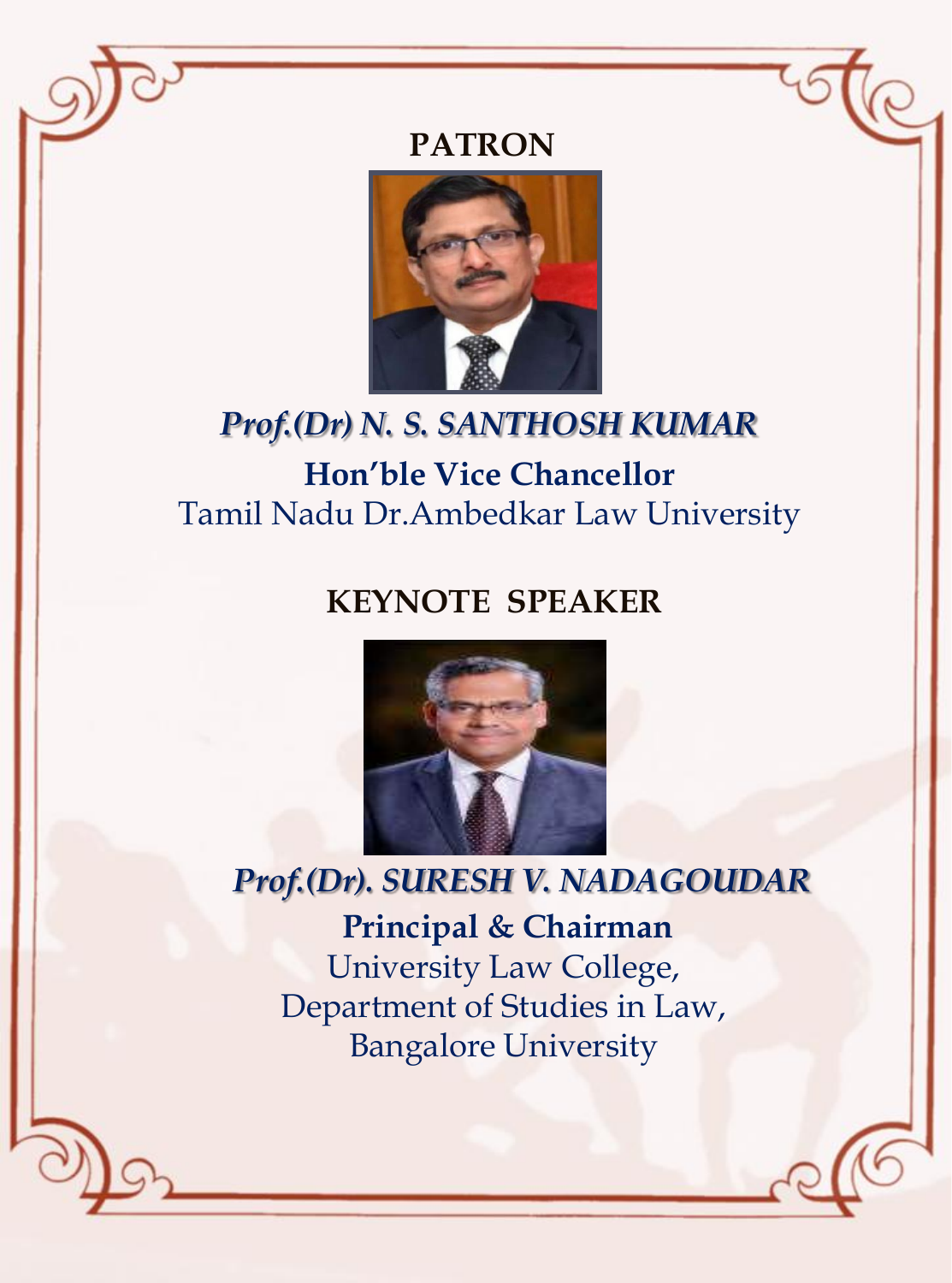| <b>PROGRAM SCHEDULE</b>   |                                                                                                                                                    |
|---------------------------|----------------------------------------------------------------------------------------------------------------------------------------------------|
| Date: $1st$ May, 2022     |                                                                                                                                                    |
| Time:10:00 am to 12:00 pm |                                                                                                                                                    |
| Welcome<br>Address        | Dr.D.Umamaheswari<br>Assistant Professor (SG),<br>Dept of Labour Law and Administrative Law                                                        |
| Theme of the<br>Workshop  | Dr.J.Mahalakshmi<br><b>Associate Professor</b><br>Head of the Department,<br>Dept of Labour Law and Administrative Law                             |
| Felicitation              | Prof.Dr.V.Balaji<br>Dean<br>Tamil Nadu Dr. Ambedkar Law University                                                                                 |
| Presidential<br>Address   | Prof.(Dr) N. S. SANTHOSH KUMAR<br><b>Hon'ble Vice Chancellor</b><br>Tamil Nadu Dr. Ambedkar Law University                                         |
| Workshop<br>Session       | Prof.(Dr). SURESH V. NADAGOUDAR<br>Principal & Chairman<br>University Law College,<br>Department of Studies in Law,<br><b>Bangalore University</b> |
| <b>Vote of Thanks</b>     | Dr.P.Balamurugan<br>Assistant Professor (SG),<br>Dept of Labour Law and Administrative Law                                                         |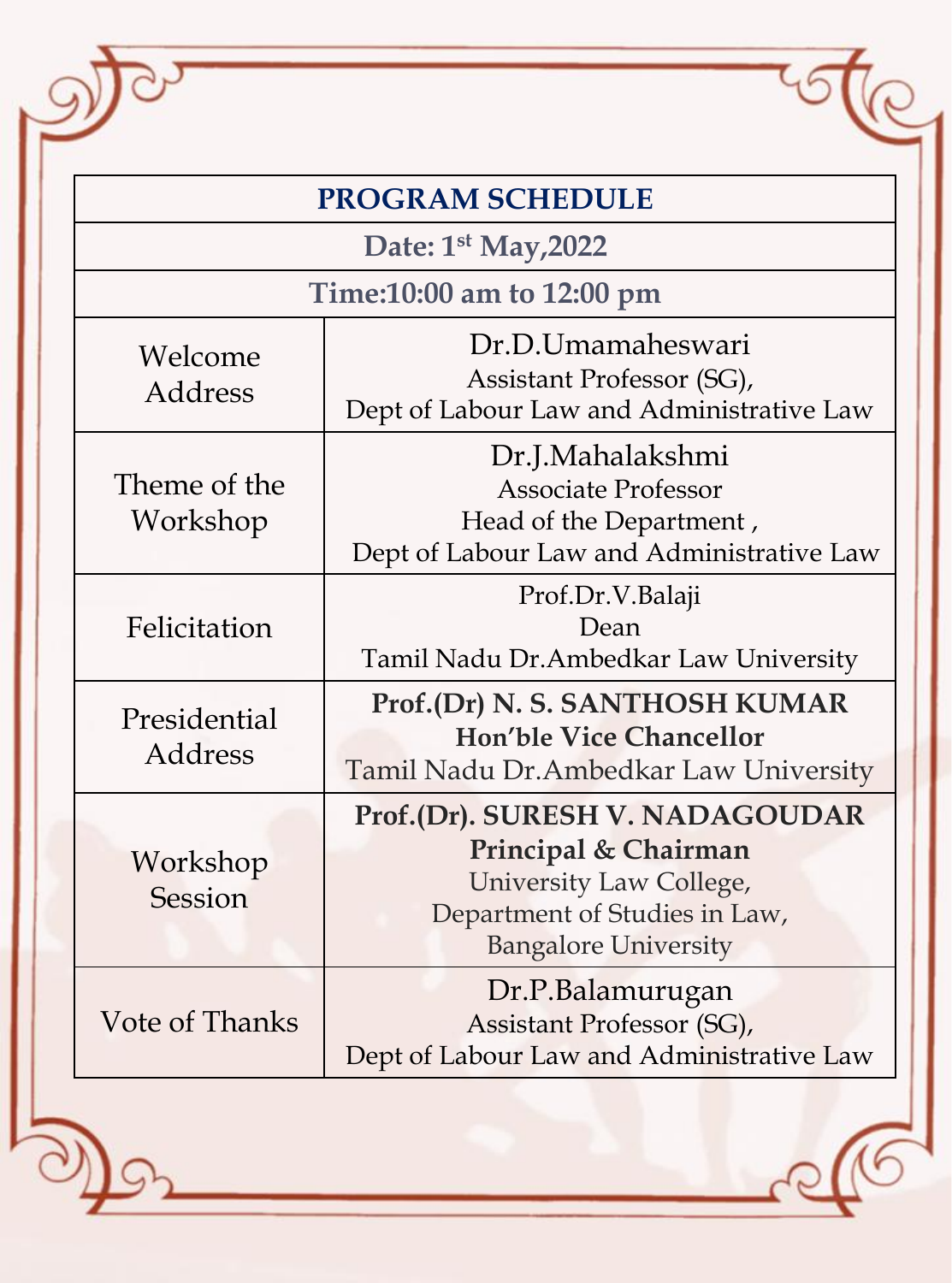| <b>E-Certificate</b>                     | Will be issued to Registered Participants who<br>participate in the scheduled programme.                                |
|------------------------------------------|-------------------------------------------------------------------------------------------------------------------------|
| <b>Registration fee</b>                  | No Registration fee                                                                                                     |
| URL to register                          | https://forms.gle/32aLS16xBvF8SuXA6                                                                                     |
| <b>URL</b> to Participate                | https://tndalu.webex.com/                                                                                               |
| <b>Instructions for</b><br>Participants: | Registration by filling-in & submitting the<br>online form, on or before 29th April 2022.<br>Registration is mandatory. |
|                                          | Participants may join the meeting from 9:30am<br>30th April 2022 onwards                                                |
| For Queries and                          | <b>Student Moderators</b>                                                                                               |
| <b>Feedback-Contact</b>                  | M.Lakshmipriya -2 <sup>nd</sup> Year LLM                                                                                |
|                                          | Prakriti Ramakrish-3 <sup>rd</sup> Year BA.LL.B (Hons.)                                                                 |
|                                          | <b>Student Coordinator</b><br>R. Senthil Kumar, 2 <sup>nd</sup> Year LLB (Hons.)                                        |

 $\widehat{5}$ 

 $\overline{\mathbb{R}}$